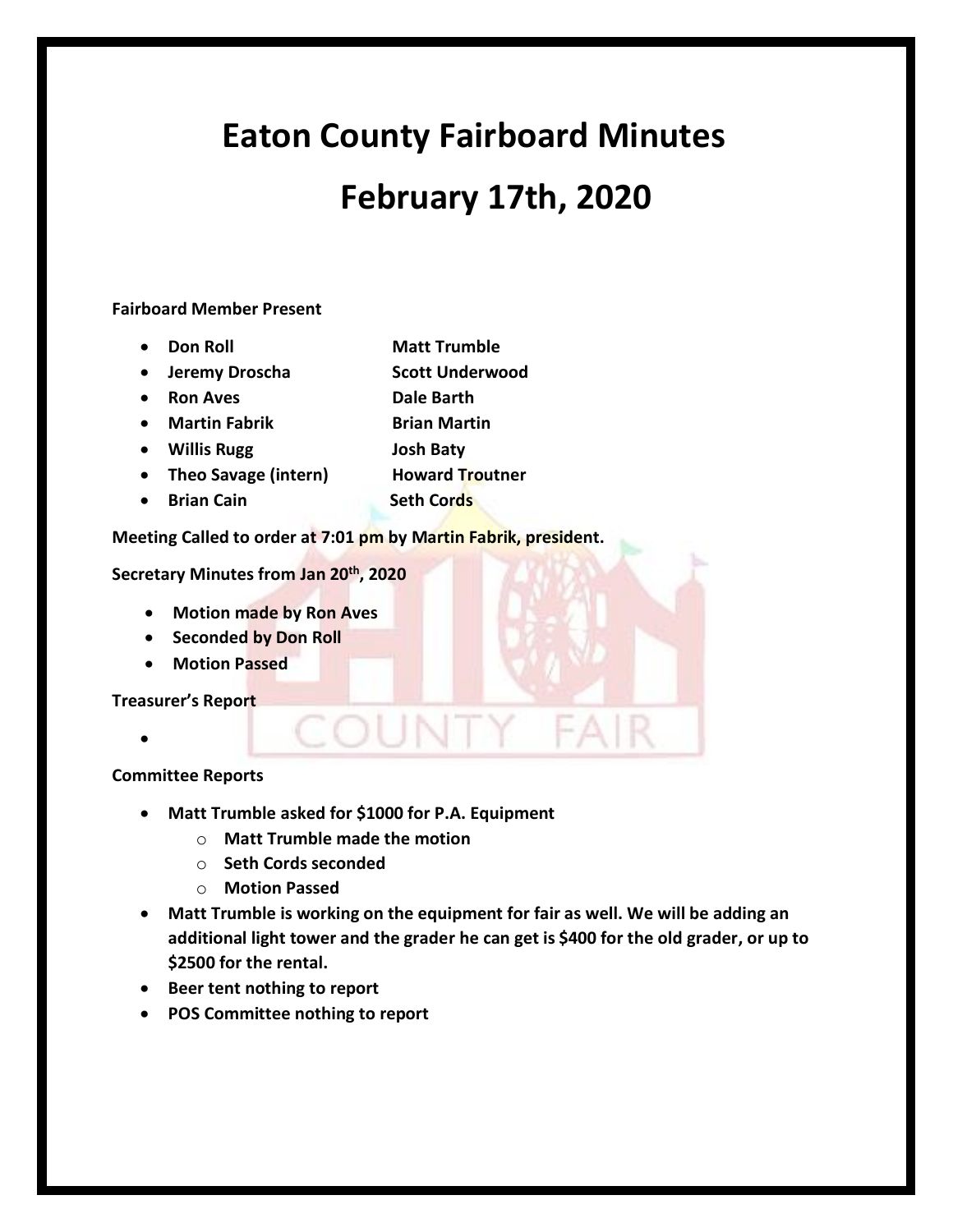#### **Extension/4-H Council**

- **Anne Pease's retirement party is 2/26/202 from 4-6 pm.**
- **4-H Day at Breslin is March 1st .**
- **March 23rd at 7pm is spring leader meeting at extension office**
- **Please review the volunteer changes**

#### **Visitors**

- **Duane Eldred inquired on the increase of the dues for the Ag society. Martin Fabrik said he would communicate with him personally via email**
- **Taco Dinner for Gresham Grain Grinders March 14th, 2020 doors open at 6 pm**
- **Bonnie Seitler suggested baby changing stations in the bathroom. Indicated that Amazon had several to choose from.**

#### **Old Business**

- **Shed Row, Martin Fabrik went to the last 2 city council meeting and they support the removal of the buildings. We need everything promised as donations in writing and a quote for all costs before we move forward. Also a plan on what to do with the items in storage in that area.**
	- o **City has approved the removal**
	- o **\$5-8000 in fence for installed fencing in that area**
	- o **Vic Parker to donate the teardown for the cost of fuel**
	- o **Crandell Bros donating the trucking and removal of the wood and concrete**
	- o **Steel will go in dumpsters for recycling**
	- o **Ewing electric indicated that it would be around \$2000 for electrical**
	- o **Seth Cords will get everything in writing**
- **Animal Oasis waiting to hear back on the \$1 pony rides for kid's day. In process still**
- **Golf carts tabled until next meeting. Matt Trumble will be providing some additional options and pricing.**
- **Senior day will be the Tuesday of fair.**
	- o **It will be at the senior center with transportation provided by ETran for the day. Shuttling back and forth**
	- o **The purple ribbon will get them into the fair grounds for free.**
	- o **Bingo will be at the senior center**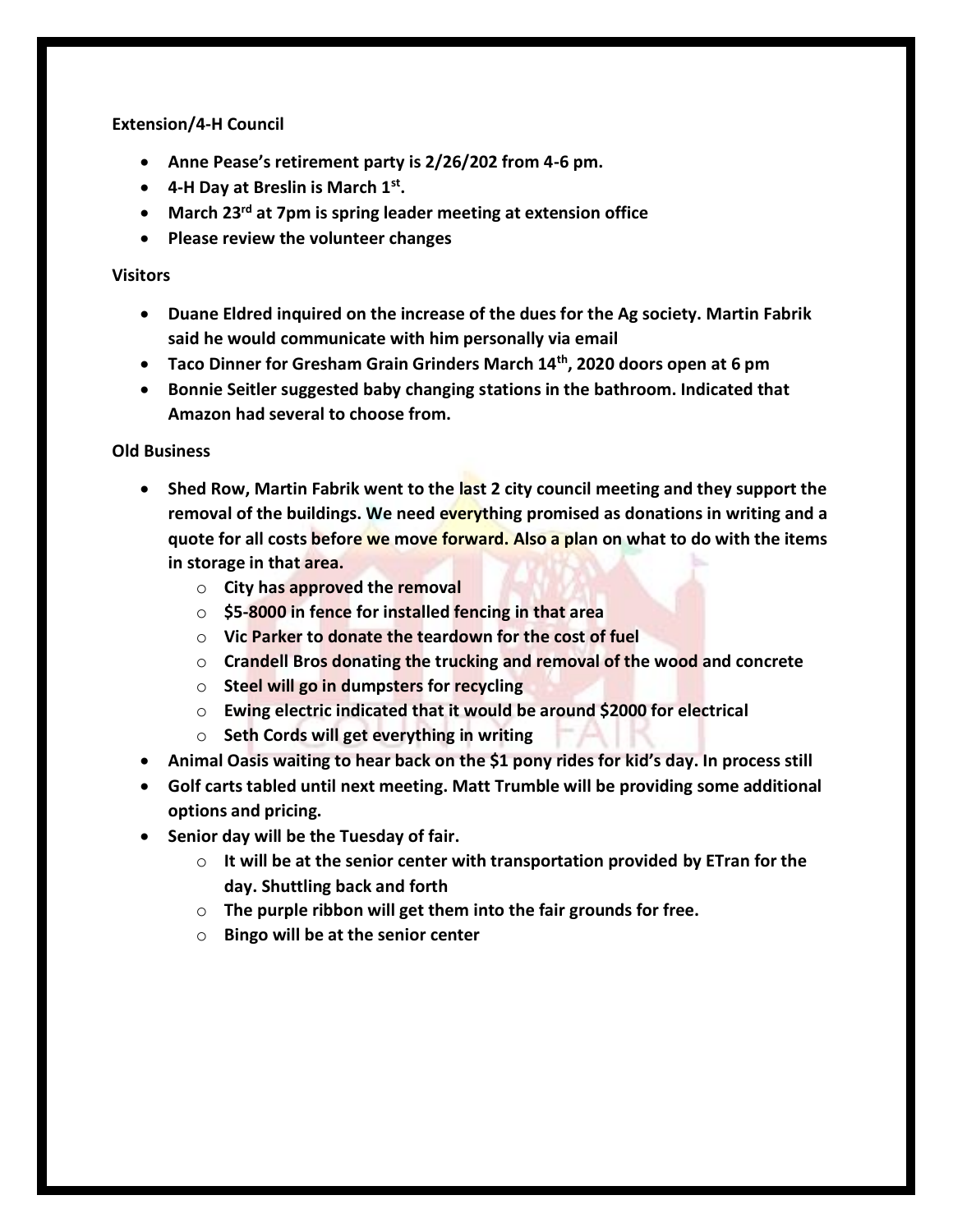#### **New Business**

- **Magical Realm will be the same cost as last year.**
	- o **10% of each participant**
	- o **June 6th -7 th, 2020**
	- o **Last year we made \$570**
	- o **Motion by Seth Cords**
	- o **Seconded By Jeremy Droscha**
	- o **Motion passed**
- **Coggins Clinic March 28th, 2020 from 3-6 pm**
- **Kardel Hall insulation** 
	- o **\$2800 4 walls and the entire ceiling for spray in foam for the new area**
	- o **\$600-\$700 for R13 walls and R30 ceiling**
	- o **\$8000 for the new area and the ceiling spray in foam**
- **Ractopamine (Paylean)**
	- o **The motion was made to ban all use of it at the direction of the USDA.**
	- o **Motion made by Scott Underwood**
	- o **Seconded by Brian Martin**
	- o **Motion passed**
	- o **A committee will be formed for an enforcement and monitoring.**
- **Vacant position**
	- o **Theo Savage was appointed to the vacant position.**
	- o **Motion made by Brian Martin**
	- o **Seconded by Jeremy Droscha**
	- o **Motion passed**
- **Ben McMillon resigned his position on the board**
	- o **Motion to accept his resignation was by Brian Cain**
	- o **Seconded by Brian Martin**
	- o **Motion passed**
- **Motion made to fill vacant**
	- o **Phil Rolfe was appointed to the vacant position on the board.**
	- o **Motion made by Jeremy Droscha**
	- o **Seconded by Brian Martin**
	- o **Motion Passed**